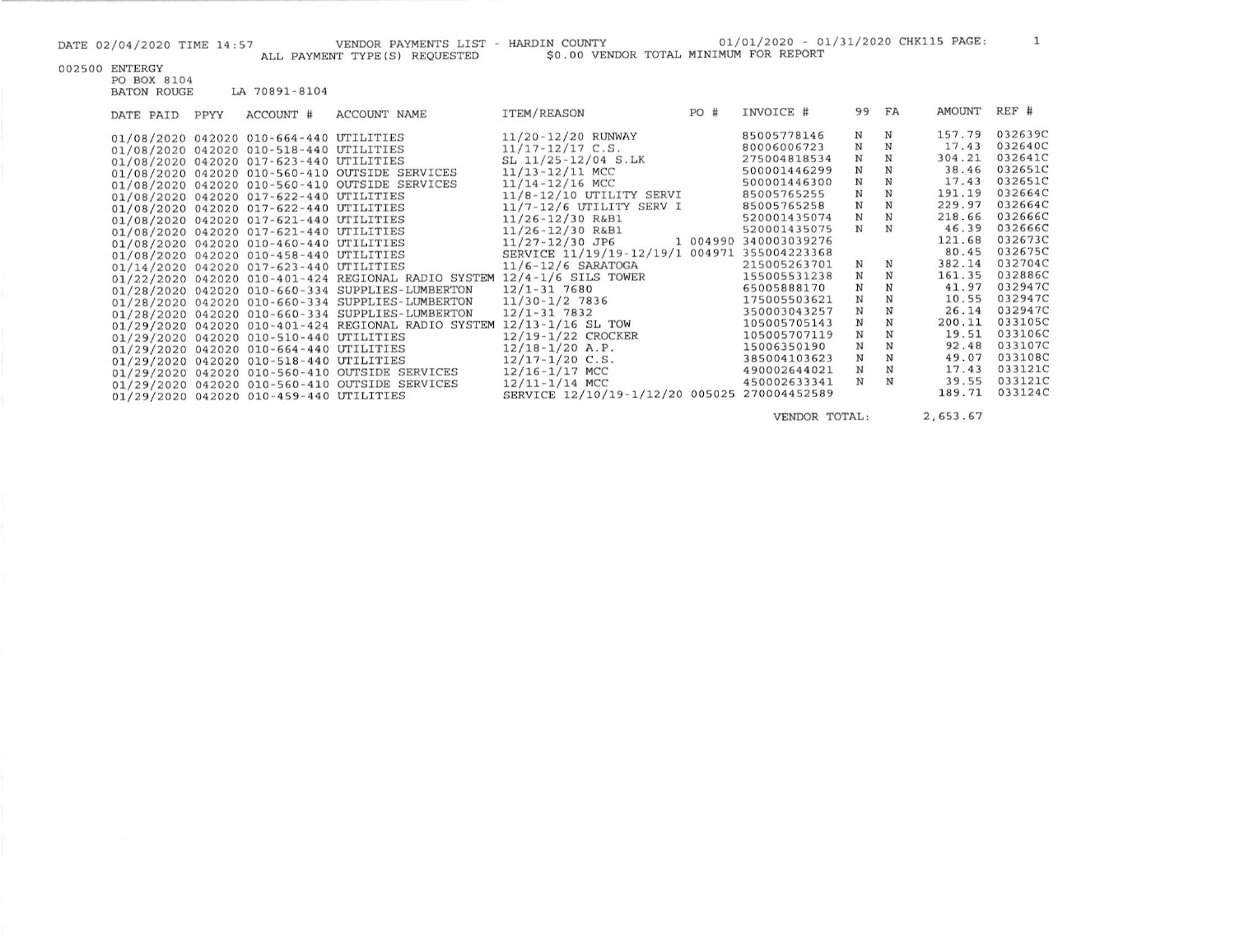| DATE 02/04/2020 TIME 14:57                       |      |                                                                                                                                                                                                                                                                | VENDOR PAYMENTS LIST - HARDIN COUNTY<br>ALL PAYMENT TYPE(S) REQUESTED | \$0.00 VENDOR TOTAL MINIMUM FOR REPORT                                                                                     |     | 01/01/2020 - 01/31/2020 CHK115 PAGE:                                                         |                            |                            |                                                             |                                                                |
|--------------------------------------------------|------|----------------------------------------------------------------------------------------------------------------------------------------------------------------------------------------------------------------------------------------------------------------|-----------------------------------------------------------------------|----------------------------------------------------------------------------------------------------------------------------|-----|----------------------------------------------------------------------------------------------|----------------------------|----------------------------|-------------------------------------------------------------|----------------------------------------------------------------|
| 000300 CITY OF KOUNTZE<br>P O BOX 188<br>KOUNTZE |      | TX 77625                                                                                                                                                                                                                                                       |                                                                       |                                                                                                                            |     |                                                                                              |                            |                            |                                                             |                                                                |
| DATE PAID                                        | PPYY | ACCOUNT #                                                                                                                                                                                                                                                      | <b>ACCOUNT NAME</b>                                                   | ITEM/REASON                                                                                                                | PO# | INVOICE #                                                                                    | 99                         | FA                         | AMOUNT                                                      | REF #                                                          |
|                                                  |      | 01/15/2020 042020 017-622-440 UTILITIES<br>01/22/2020 042020 010-510-440 UTILITIES<br>01/22/2020 042020 010-510-440 UTILITIES<br>01/22/2020 042020 010-510-440 UTILITIES<br>01/22/2020 042020 010-510-440 UTILITIES<br>01/22/2020 042020 595-501-440 UTILITIES |                                                                       | $12/2 - 1/2$ R&B2<br>$12/2 - 1/2$ C/H<br>$12/3 - 1/3$ JAIL<br>$12/2 - 1/3$ ANNEX<br>$12/2 - 1/2$ ANNEX<br>$12/2 - 1/2$ WIC |     | 03003401-010<br>05011401-010<br>05011451-010<br>05010502-010<br>04006421-010<br>04006421-010 | N<br>N<br>N<br>N<br>N<br>N | N<br>N<br>N<br>N<br>N<br>N | 203.89<br>4,008.20<br>5, 135.83<br>50.88<br>232.58<br>13.54 | 032866C<br>032892C<br>032892C<br>032892C<br>032892C<br>032892C |
|                                                  |      |                                                                                                                                                                                                                                                                |                                                                       |                                                                                                                            |     | VENDOR TOTAL:                                                                                |                            |                            | 9,644.92                                                    |                                                                |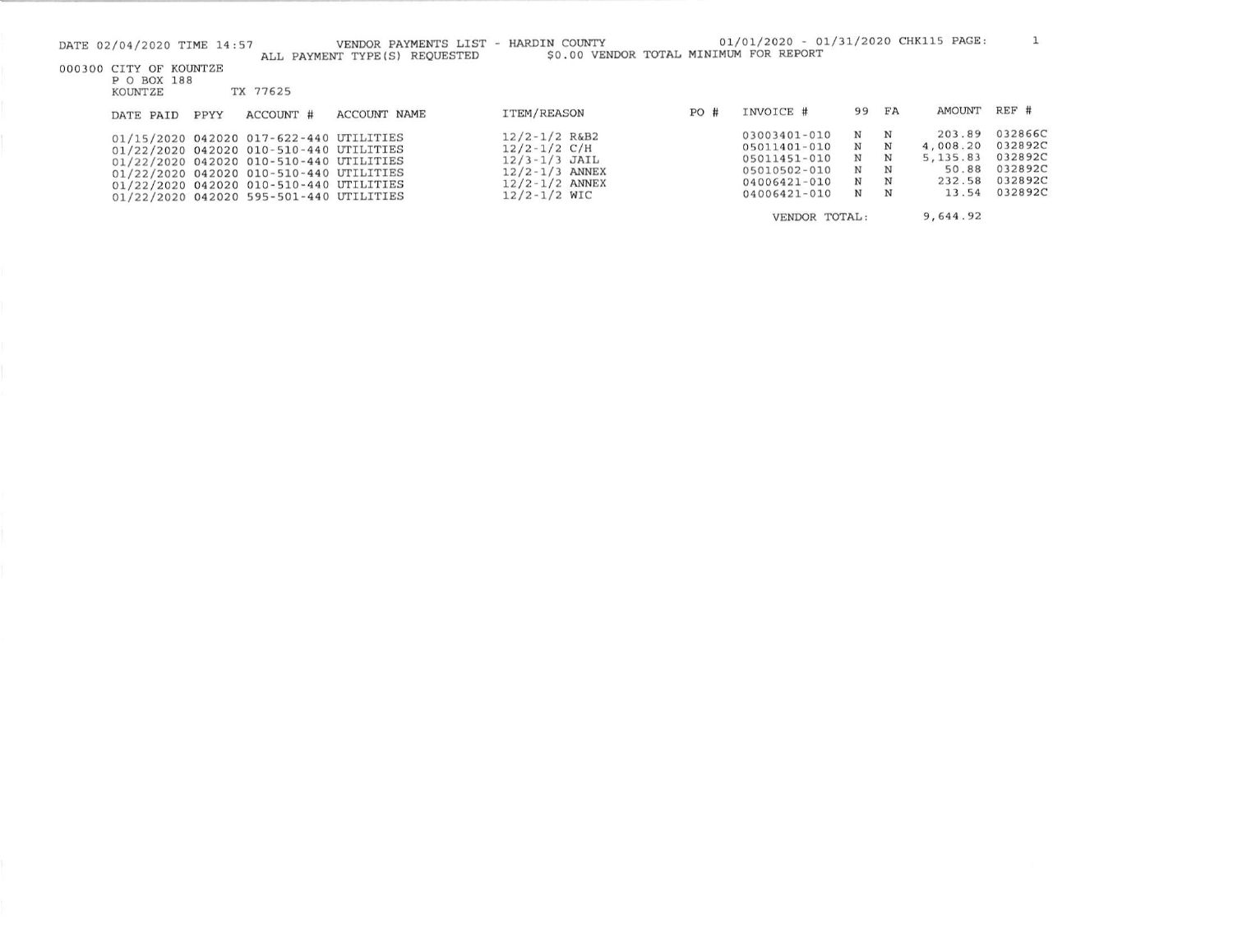| DATE 02/04/2020 TIME 14:58 |      |                                         | VENDOR PAYMENTS LIST - HARDIN COUNTY |                                        |     | 01/01/2020 - 01/31/2020 CHK115 PAGE: |       |             |              |         |
|----------------------------|------|-----------------------------------------|--------------------------------------|----------------------------------------|-----|--------------------------------------|-------|-------------|--------------|---------|
|                            |      |                                         | ALL PAYMENT TYPE (S) REQUESTED       | \$0.00 VENDOR TOTAL MINIMUM FOR REPORT |     |                                      |       |             |              |         |
|                            |      | 001792 WEST HARDIN WATER SUPPLY CORP    |                                      |                                        |     |                                      |       |             |              |         |
| P O BOX 286                |      |                                         |                                      |                                        |     |                                      |       |             |              |         |
| SARATOGA                   |      | TX 77585                                |                                      |                                        |     |                                      |       |             |              |         |
| DATE PAID                  | PPYY | ACCOUNT #                               | ACCOUNT NAME                         | ITEM/REASON                            | PO# | INVOICE #                            | 99 FA |             | AMOUNT REF # |         |
|                            |      | 01/08/2020 042020 017-623-440 UTILITIES |                                      | 12/26 READ                             |     | 1171-123019                          | N     | $\mathbf N$ | 24.00        | 032662C |
|                            |      |                                         |                                      |                                        |     | VENDOR TOTAL:                        |       |             | 24.00        |         |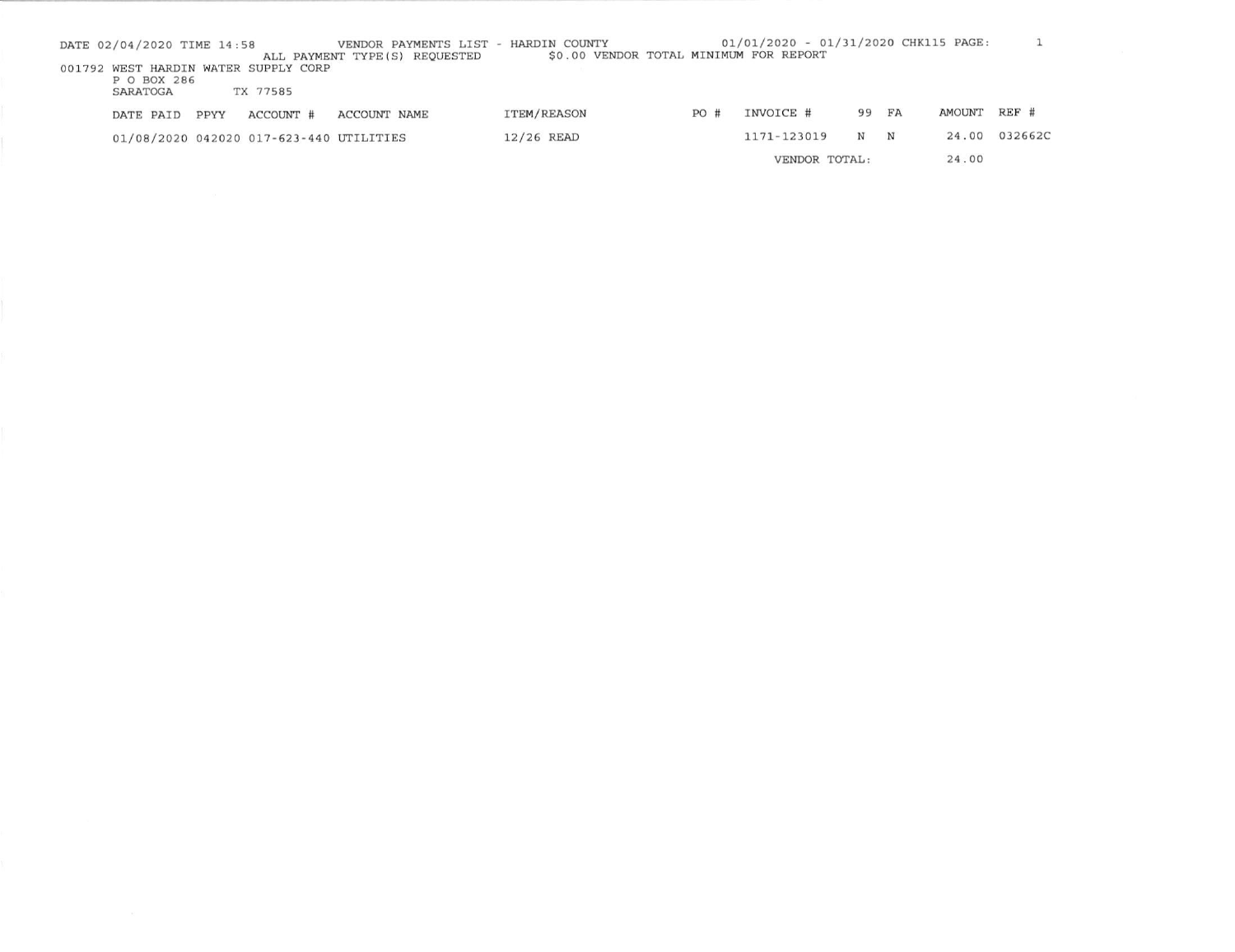| DATE 02/04/2020 TIME 14:58<br>000301 CITY OF SILSBEE<br>105 S. 3RD ST<br>SILSBEE |      | TX 77656                                                                                                                      | VENDOR PAYMENTS LIST - HARDIN COUNTY<br>ALL PAYMENT TYPE (S) REQUESTED | \$0.00 VENDOR TOTAL MINIMUM FOR REPORT                       |     | 01/01/2020 - 01/31/2020 CHK115 PAGE:         |             |             |                          |                               |
|----------------------------------------------------------------------------------|------|-------------------------------------------------------------------------------------------------------------------------------|------------------------------------------------------------------------|--------------------------------------------------------------|-----|----------------------------------------------|-------------|-------------|--------------------------|-------------------------------|
| DATE PAID                                                                        | PPYY | ACCOUNT #                                                                                                                     | ACCOUNT NAME                                                           | ITEM/REASON                                                  | PO# | INVOICE #                                    | 99          | FA          | <b>AMOUNT</b>            | REF #                         |
|                                                                                  |      | 01/15/2020 042020 017-622-440 UTILITIES<br>01/29/2020 042020 017-621-440 UTILITIES<br>01/29/2020 042020 017-621-440 UTILITIES |                                                                        | $11/26 - 1/2$ R&B2<br>12/10-1/13 OFFICE<br>$12/10-1/13$ SHOP |     | 040880001-01<br>160650001011<br>160670001011 | N<br>N<br>N | N<br>N<br>N | 32.50<br>112.30<br>16.25 | 032867C<br>033111C<br>033111C |
|                                                                                  |      |                                                                                                                               |                                                                        |                                                              |     | VENDOR TOTAL:                                |             |             | 161.05                   |                               |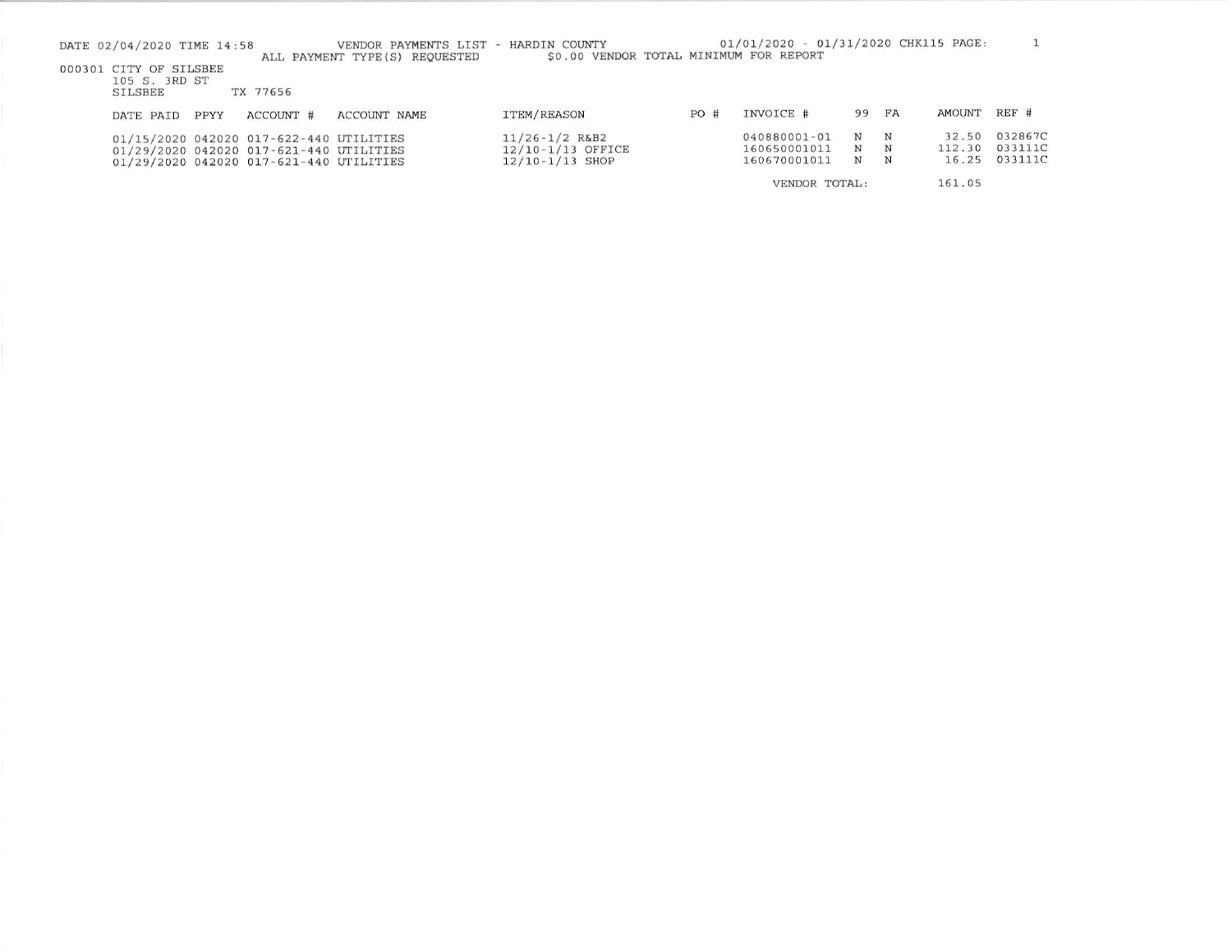| DATE 02/04/2020 TIME 14:58                       |      |                                         | VENDOR PAYMENTS LIST - HARDIN COUNTY<br>ALL PAYMENT TYPE (S) REOUESTED | \$0.00 VENDOR TOTAL MINIMUM FOR REPORT   |     | 01/01/2020 - 01/31/2020 CHK115 PAGE: |        |           |                |                    |
|--------------------------------------------------|------|-----------------------------------------|------------------------------------------------------------------------|------------------------------------------|-----|--------------------------------------|--------|-----------|----------------|--------------------|
| 001126 LUMBERTON MUD<br>PO BOX 8065<br>LUMBERTON |      | TX 77657                                |                                                                        |                                          |     |                                      |        |           |                |                    |
| DATE PAID                                        | PPYY | ACCOUNT #                               | ACCOUNT NAME                                                           | <b>ITEM/REASON</b>                       | PO# | INVOICE #                            | 99     | <b>FA</b> | AMOUNT         | REF #              |
|                                                  |      | 01/29/2020 042020 017-624-440 UTILITIES | 01/15/2020 042020 010-660-334 SUPPLIES-LUMBERTON                       | $12/2 - 1/2$ CONCES<br>$12/9 - 1/9$ R&B4 |     | 02161507-010<br>13191000/014         | N<br>N | N<br>N    | 27.64<br>55.98 | 032871C<br>033116C |
|                                                  |      |                                         |                                                                        |                                          |     | VENDOR TOTAL:                        |        |           | 83.62          |                    |